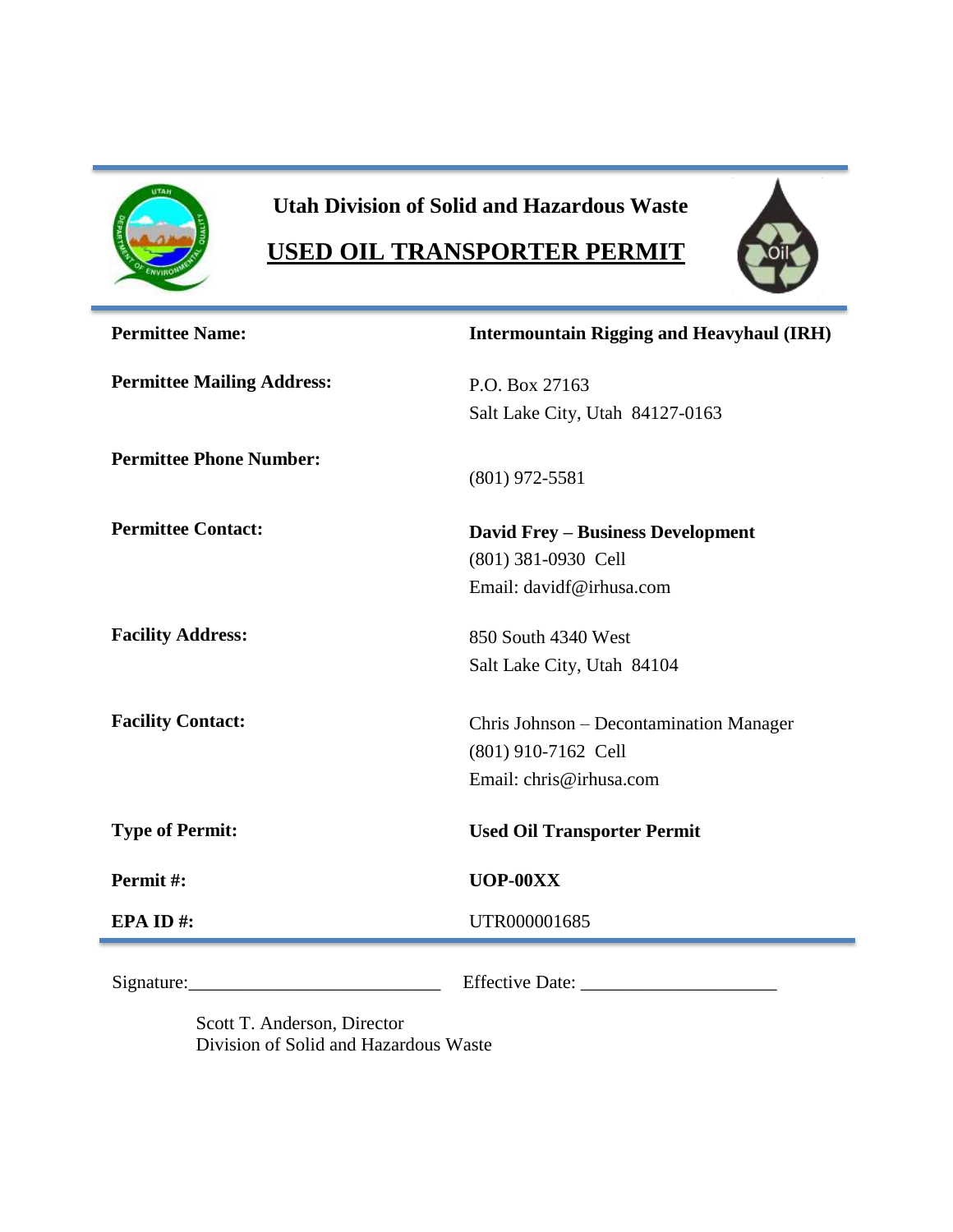### **I.A. Effect of Permit**

- I.A.1. Intermountain Rigging and Heavyhaul (IRH) (hereafter referred to as "Permittee") is hereby authorized to operate as a used oil transporter in accordance with all applicable requirements of R315-15 of the Utah Administrative Code and of the Used Oil Management Act (the Act) 19-6-701 et. seq., Utah Code Annotated and this Permit.
- I.A.2. This Permit shall be effective for a term not to exceed ten years in accordance with the requirements of R315-15-15 of the Utah Administrative Code. This Permit shall be reviewed by the Director five years after the Permit's effective date issuance or when the Director determines that the Permit requires review.
- I.A.3. Attachments incorporated by reference are enforceable conditions of this Permit, as are documents incorporated by reference into the attachments. Language in this Permit supersedes any conflicting language in the attachments or documents incorporated into the attachments.

## **I.B. Permit Revocation**

I.B.1. Violation of any permit condition or failure to comply with any provision of the applicable statutes and rules shall be grounds for enforcement actions, including revocation of this Permit. The Director shall notify the Permittee in writing of his intent to revoke this Permit.

#### **I.C. Permit Modification**

- I.C.1. The Permittee may request modifications to any item or activity covered by this Permit by submitting a written permit modification request to the Director. If the Director determines the modification request is substantive, a public hearing, a 15-day public comment period, or both may be required before the modification request may be approved. Implementing a substantive modification prior to the Director's written approval constitutes a violation of the Permit and may be grounds for enforcement action or permit revocation.
- I.C.2. The Permittee shall notify the Director in writing of any non-substantive changes, such as changes to the contact person, within 20 days of the change.
- I.C.3. The Director may modify this Permit as necessary to protect human health and the environment, because of statutory or regulatory changes or because of operational changes affecting this Permit.

### **I.D. Spill Prevention**

I.D.1. The Permittee shall maintain and operate all used oil transportation vehicles and associated equipment to minimize the possibility of fire, explosion or sudden or nonsudden release of used oil to the air, ground, soil, surface and groundwater and sewer systems.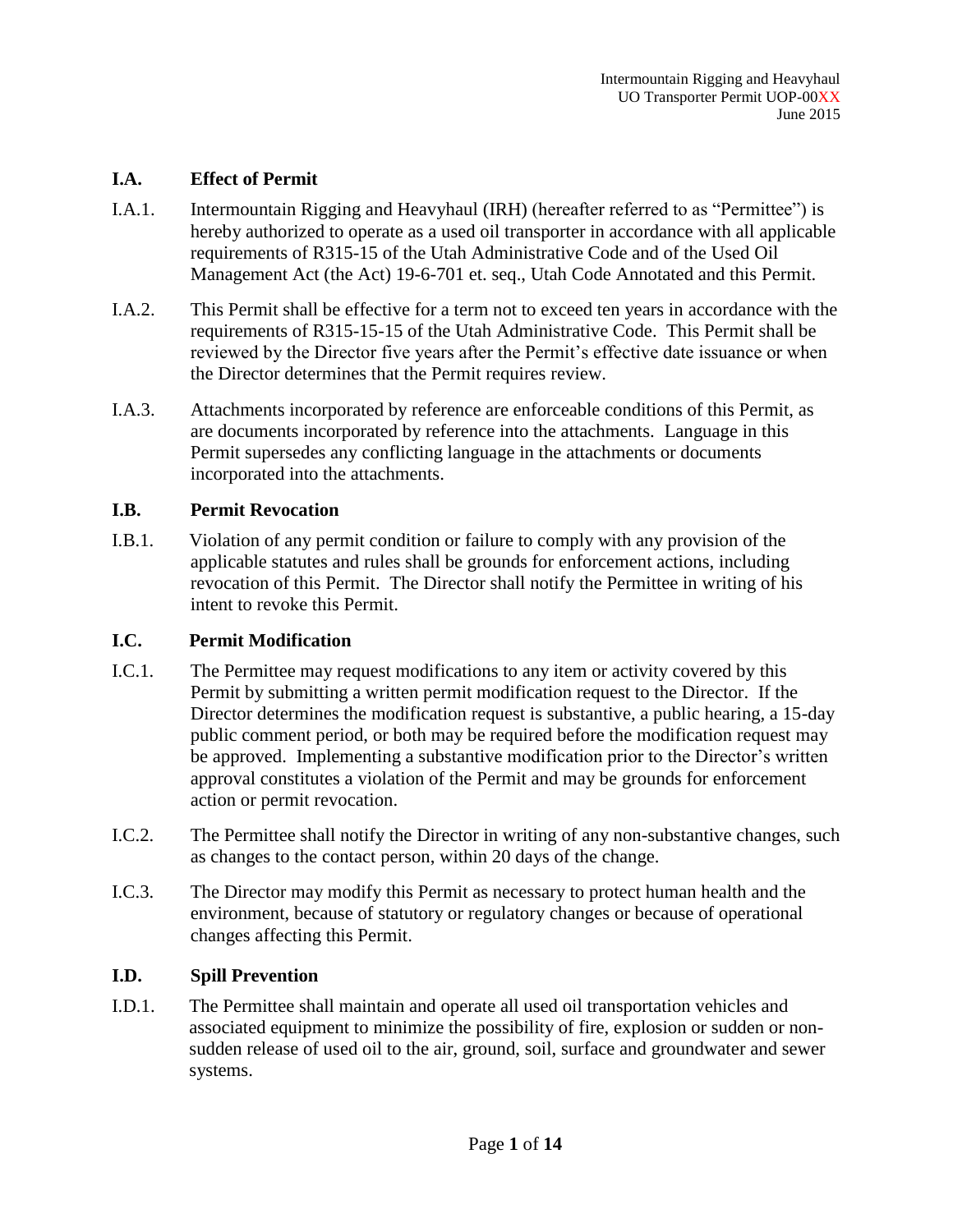### **I.E. Record Retention**

- I.E.1. The Permittee shall maintain all applicable used oil records required by R315-15 of the Utah Administrative Code and this Permit at the Permittee's facility located at 4340 West 850 South, Salt Lake City, Utah.
- I.E.2. All records shall be readily accessible for inspection by representatives of the Director. Records may be in a hard copy or electronic format. Records shall be maintained for a minimum of three years.

## **I.F. Tracking**

- I.F.1. The Permittee shall keep written transportation records for both the collection and delivery of used oil. Collection and delivery records may be a log, invoice, manifest, bill of lading or other shipping document.
- I.F.2. For collections, the records shall include the Permittee's name, address, EPA identification number, vehicle identification number, driver name, date of collection, the volume of used oil collected and the type of collection (i.e., bulk oil in tankers or containerized, specifying container types and numbers). Additionally, the used oil records shall include the generator's, transporter's, transfer facility's, burner's, or processor's name and signature (dated upon receipt), address and EPA identification number.
- I.F.2.a. The halogen content from screening tests or analytical laboratory testing shall be documented on the used oil record/bill of lading at each used oil collection location prior to loading for transportation.
- I.F.2.b. The Permittee shall record the PCB concentration based on analytical results of used transformer oil prior to collection/transport in accordance with Condition II.D.6.
- I.F.3. For deliveries, the delivery records shall include the Permittee's name, address, EPA identification number, vehicle identification number, driver name, date of delivery, the volume of used oil delivered and the type of delivery (i.e., bulk oil in tankers or containerized, specifying container types and numbers). Additionally, the used oil records shall include the receiving transfer facility's, burner's, processor's or other transporter's name and signature (dated upon receipt), address and EPA identification number.
- I.F.3.a. The Permittee shall create a new delivery record for internal transfers between the Permittee's transportation vehicles.

# **I.G. Sampling and Analyses**

I.G.1. The Permittee shall follow all sampling and analytical procedures in Condition II.D, Used Oil Collection and Analytical Procedures, when conducting used oil sampling and analytical testing to meet the requirements of R315-15 of the Utah Administrative Code and this Permit.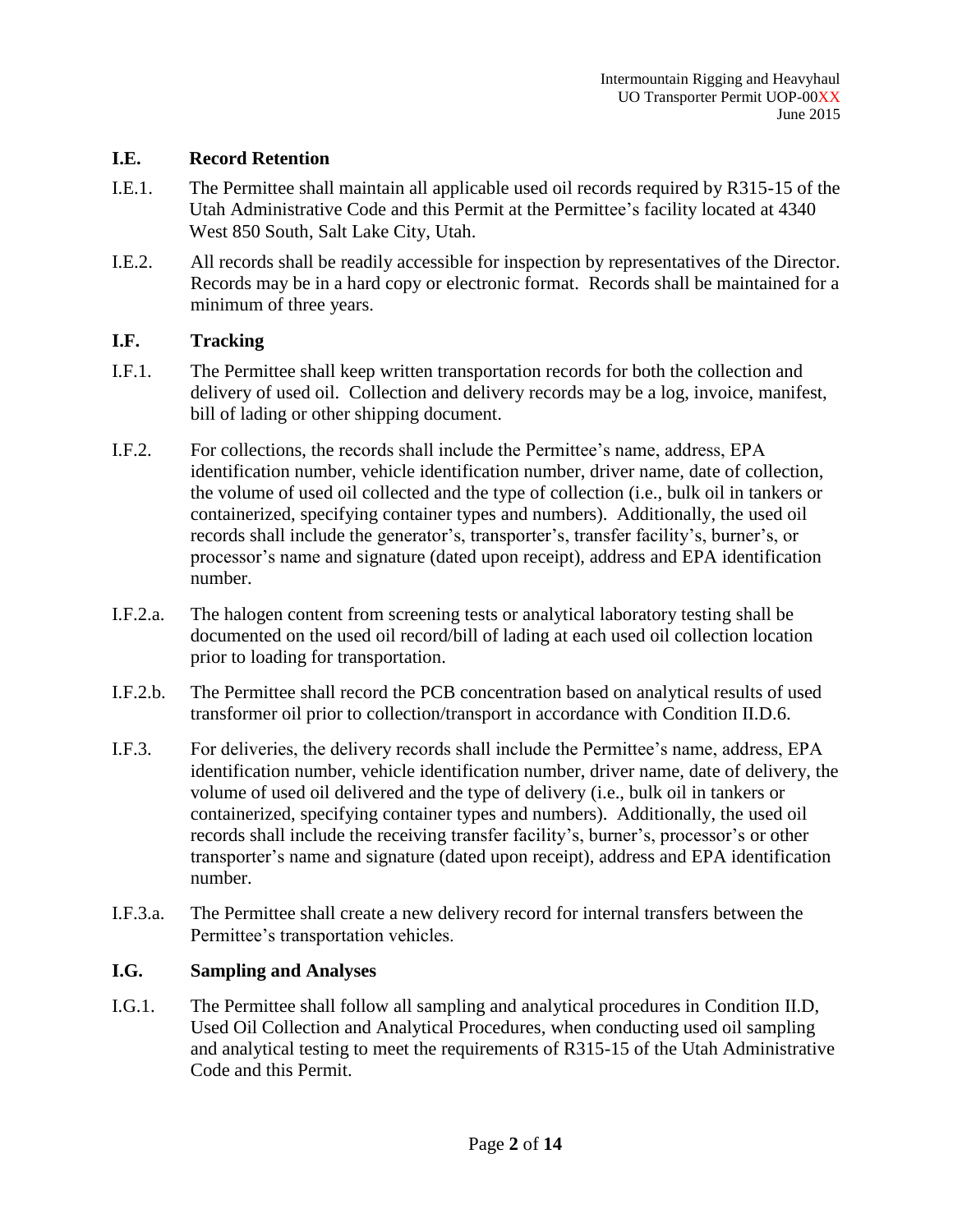#### **I.H. Prohibited Waste**

- I.H.1. Used oil that has been mixed with hazardous waste as defined by R315-1 and R315-2 of the Utah Administrative Code or PCBs as defined by R315-301-2(53) of the Utah Administrative Code shall no longer be managed as used oil and shall be subject to applicable hazardous waste and PCB-contaminated waste rules.
- I.H.2. Used oil shall not be stored in tanks, containers or storage units that previously stored hazardous waste unless these tanks, containers and storage units have been cleaned in accordance with R315-2-7 of the Utah Administrative Code.
- I.H.3. The Permittee shall not place, manage, discard or otherwise dispose of used oil in any manner other than specified in R315-15-1.3 of the Utah Administrative Code.

#### **I.I. Waste Disposal**

- I.I.1. The Permittee shall document and maintain records showing proper characterization, handling and disposal for used oil related wastes, including oily wastewater.
- I.I.2. The Permittee shall properly characterize used oil related wastes to determine if the wastes are hazardous or non-hazardous in accordance with R315-15-8 of the Utah Administrative Code. All wastes generated during used oil operations shall be handled in accordance with this Permit and R315-15 of the Utah Administrative Code. The wastes shall be taken to an appropriate facility permitted to handle the type of waste generated.

#### **I.J**. **Used Oil Storage**

- I.J.1. The Permittee shall not store used oil longer than 24 hours without first obtaining a transfer facility or processor permit for that storage location. This includes storing used oil in vehicles at loading and unloading docks and parking areas.
- I.J.2. The Permittee shall notify the Director if the 24-hour storage is exceeded due to mechanical failure of the Permittee's transportation vehicle prior to exceeding the 24 hour storage requirement.

#### **I.K. Liability and Financial Requirements**

- I.K.1. The Permittee shall procure and maintain general liability and sudden used oil thirdparty environmental pollution liability coverage for the Permittee's operations as required by R315-15-10 of the Utah Administrative Code.
- I.K.2. The Permittee shall provide documentation of financial responsibility, environmental pollution legal liability and general liability coverage annually to the Director for review and approval by March 1 of each reporting year or upon request by the Director.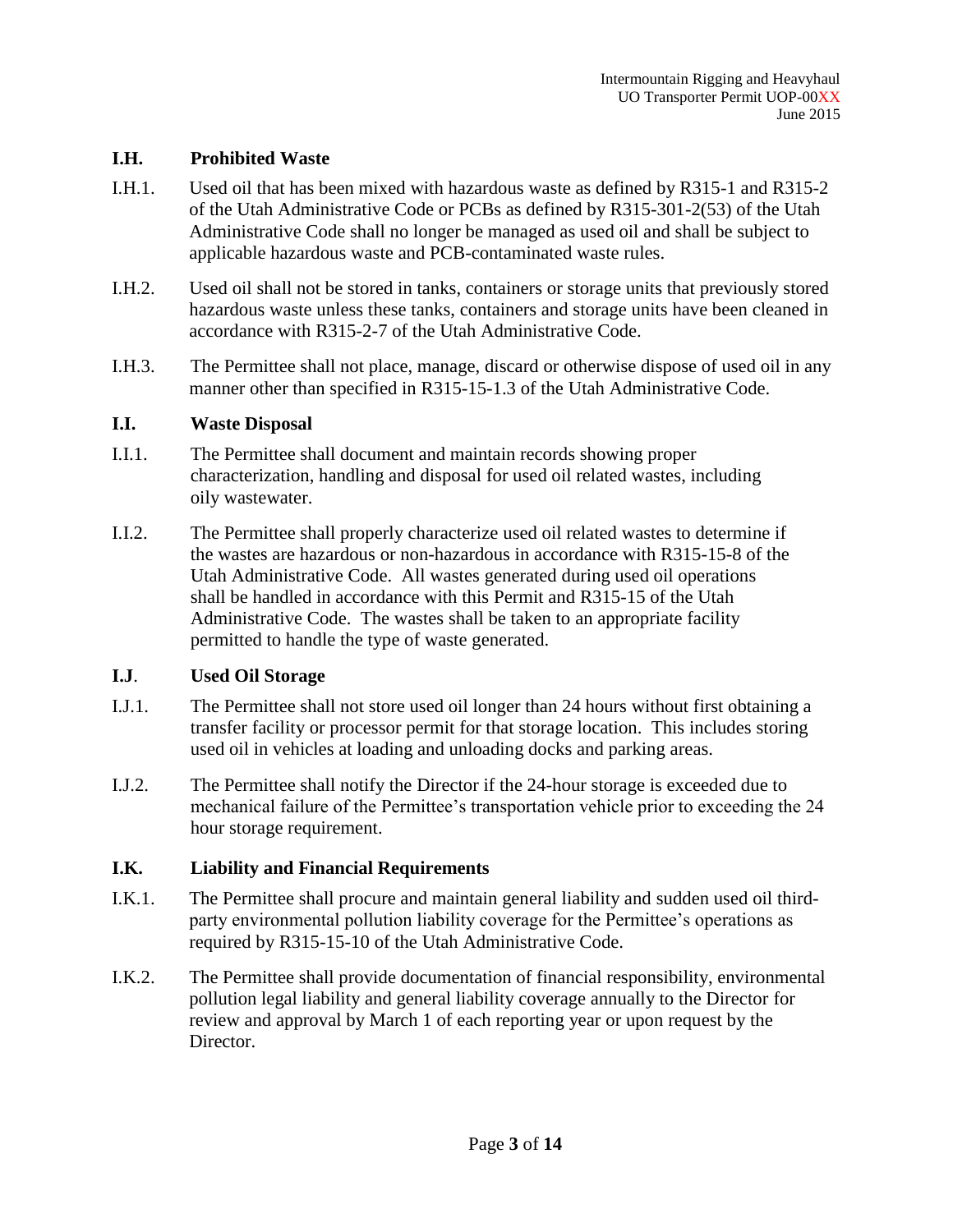I.K.3. The Permittee shall notify the Director immediately of any changes to the extent and type of liability coverage in accordance with R315-15-10 of the Utah Administrative Code.

# **I.L. Used Oil Handler Certificate**

I.L.1. In accordance with R315-15-4.1 of the Utah Administrative Code, the Permittee shall not operate as a used oil transporter without obtaining annually a Used Oil Handler Certificate from the Director. The Permittee shall pay a used oil handler fee, pursuant to Utah Code 63J-1-504, by December 31 of each calendar year to receive certification for the upcoming calendar year.

## **I.M. Inspection and Inspection Access**

- I.M.1. Any duly authorized employee of the Director may, at any reasonable time and upon presentation of credentials, have access to and the right to copy any records relating to used oil and to inspect, audit or sample. The employee may also make record of the inspection by photographic, electronic, audio, video or any other reasonable means to determine compliance.
- I.M.2. In addition, the authorized employees may collect soil, groundwater or surface water samples to evaluate the facility's compliance.
- I.M.3. Failure to allow reasonable access to the property by an authorized employee may constitute "denial of access" and may be grounds for enforcement action or permit revocation.

# **I.N. Annual Report**

I.N.1. As required by R315-15-13.4 of the Utah Administrative Code, the Permittee shall prepare and submit an Annual Report, describing the Permittee's used oil activities (Form UO 004 (Annual Report for Used Oil Transporter Facilities), for the calendar year to the Director by March 1 of the year following the reported activity. The Annual Report shall also include all financial assurance documentation required by Form UO 004.

# **I.O. Other Laws**

I.O.1. Nothing in this Permit shall be construed to relieve the Permittee of its obligation to comply with any Federal, State or local law.

# **I.P. Enforceability**

I.P.1. Violations documented through the enforcement process pursuant to Utah Code Annotated 19-6-112 may result in penalties in accordance with R315-102 of the Utah Administrative Code.

# **I.Q**. **Effective Date**

I.Q.1. The permit is effective on the date of signature by the Director.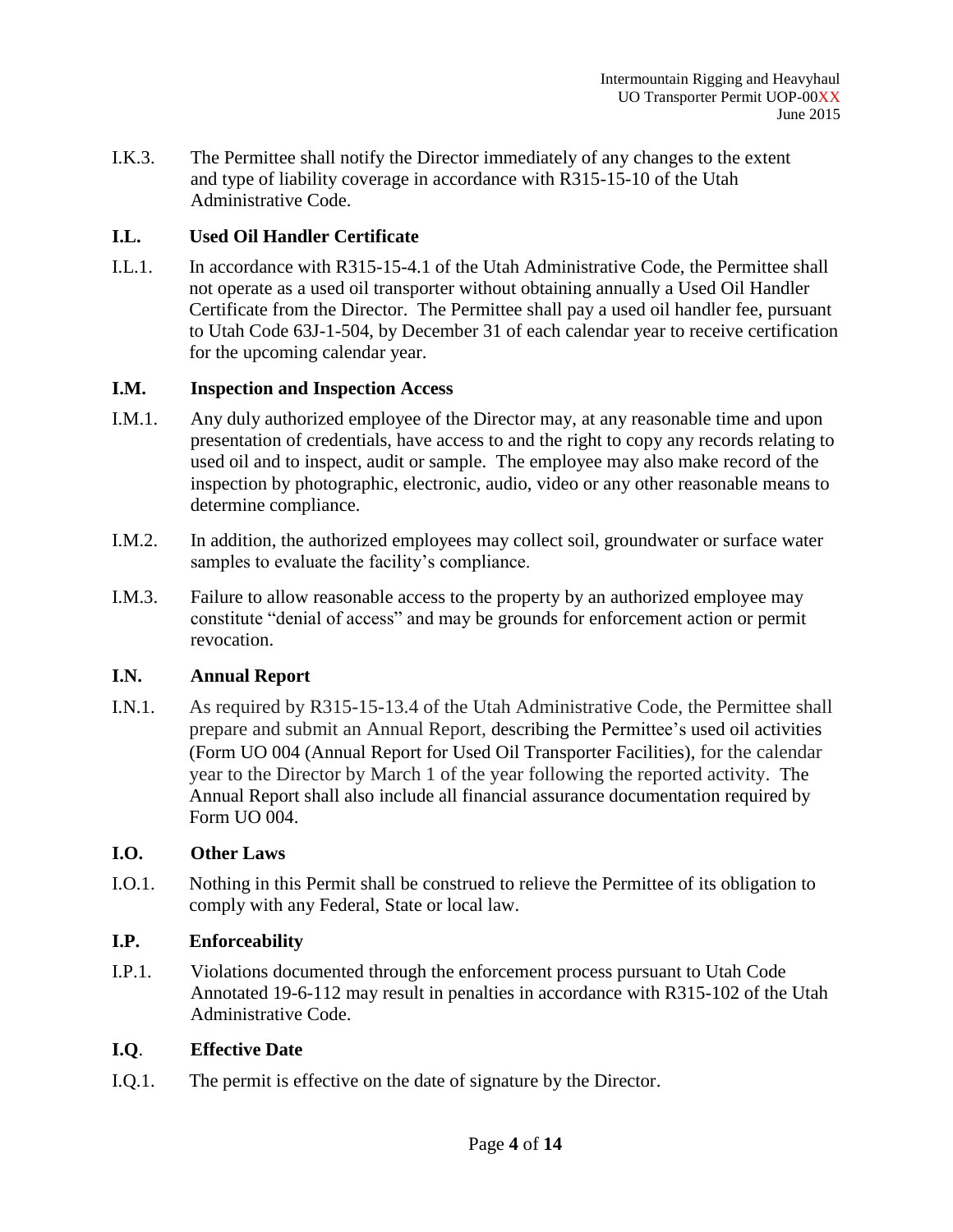#### **II.A. Transportation Operations**

- II.A.1. The Permittee is authorized to transport used oil and deliver the used oil to another permitted transporter, transfer facility, processor and re-refiners or used oil burners in accordance with R315-15-4.4 of the Utah Administrative Code.
- II.A.2. Used oil recovered from oily water shall be managed as used oil in accordance with R315-15 of the Utah Administrative Code and this Permit.
- II.A.3. The Permittee shall comply with TSCA regulations when transporting used oil with PCB concentrations greater than or equal to 50 ppm (mg/kg).

#### **II.B. Transport Vehicle Requirements**

II.B.1. The Permittee shall only transport used oil in the types of vehicles listed in Table II.B.

## **Table II.B: Vehicle Description**

| <b>Type of Vehicle</b> | <b>Used Oil Capacity (gallons)</b> |  |
|------------------------|------------------------------------|--|
| Flat Bed Trailer       | 600                                |  |

- II.B.2. All Permittee's used oil transport vehicles shall have the words "USED OIL" on both sides of the transport vehicle in a contrasting color that is distinguishable from the background color and at least three inches tall. These designations shall be in place at all times the transport vehicle is transporting or storing used oil.
- II.B.3. All Permittee's vehicles which transport used oil shall have a copy of the Permittee's Used Oil Emergency Spill Plan maintained in the vehicle at all times.
- II.B.4. The Permittee shall maintain Emergency Spill Cleanup materials in all vehicles used to transport used oil as specified in Condition II.G of this Permit.

#### **II.C. Used Oil Loading and Unloading Requirements**

- II.C.1. The Permittee shall secure the vehicle by positioning wheel chocks and applying the emergency brakes before loading or unloading used oil.
- II.C.2. The Permittee shall inspect all used oil collection equipment (e.g., vehicles and associated pumping equipment) for any damage prior to use.
- II.C.3. The Permittee shall place buckets or other containers under piping connections to collect drips of used oil during loading and unloading operations.
- II.C.4. The Permittee shall ensure the amount of used oil to be loaded into the transport vehicle will not exceed the carrying capacity. The Permittee shall utilize a calibrated gauging instrument to measure used oil volume in each collection vehicle.
- II.C.5. The Permittee is not authorized to transfer used oil to a railcar unless this Permit is modified with the information required by R315-15-13.4(a)(16) of the Utah Administrative Code.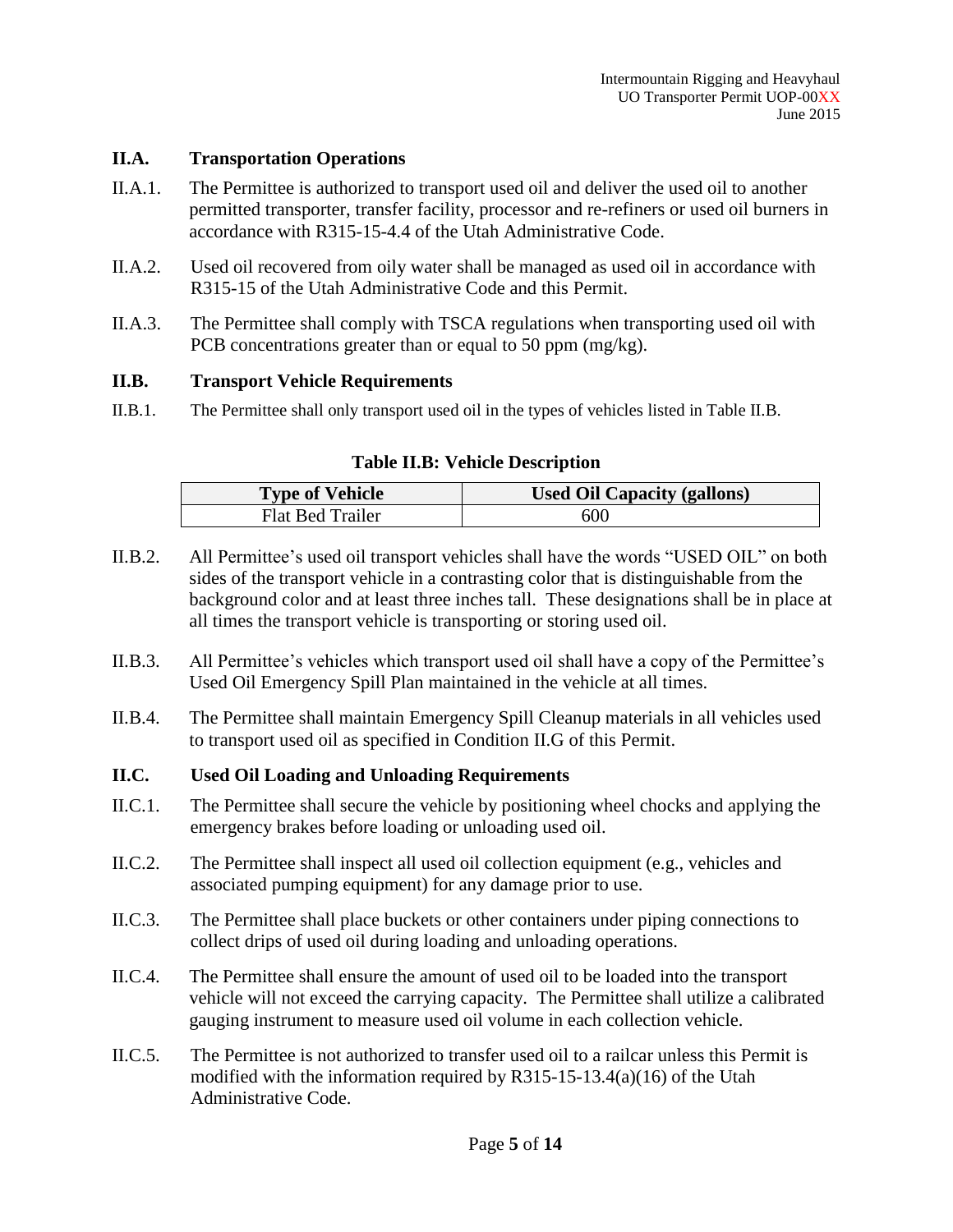### **II.D. Used Oil Sampling and Analytical Procedures**

- II.D.1. Prior to loading the used oil for transport, the Permittee shall collect a representative sample from tanks and containers in accordance with sampling procedures in Attachment 2 and screen the used oil for halogens using either Method 9077 specified in Condition II.D.4 or a Utah-certified laboratory or documentation to support generator knowledge.
- II.D.2. Used oil determined to be on-specification by a Utah-registered marketer can be collected and transported without further testing. Bills of lading or used oil transportation records shall include copies of the analytical results for reference.

#### II.D.3. **Bulk and Drum Sample Collection Requirements**

- II.D.3.a. The Permittee shall ensure a representative sample is collected from tanks, totes, drums or other containers from which used oil is collected. Sampling personnel shall be trained on appropriate sampling methods for each type of container and matrix.
- II.D.3.b. Samples collected from bulk oil containers greater than 55 gallons shall be individual samples, not composite samples.
- II.D.3.c. A representative composite sample may be collected from individual drums or containers containing used oil from the same source. A representative composite sample may consist of not more than four drums/containers or 220 gallons, whichever is less, per composite sample. The individual samples shall be taken and consolidated into one representative composite sample and tested.
- II.D.3.d. Drums or containers of used oil from different sources or processes shall be sampled individually.

#### II.D.4. **Halogen Field Screening Methods**

- II.D.4.a. The Permittee shall screen for halogens in the field, prior to the acceptance or delivery of used oil or oily water subject to R315-15 of the Utah Administrative Code as specified in Conditions II.D.4.b through II.D.4.d.
- II.D.4.b. Used oil that contains less than 20% water shall be screened for halogens with a CLOR-D-TECT halogen test kit (EPA Method 9077 of SW846).
- II.D.4.c. Used oil that contains between 20% and 70% water shall be screened for halogens with a HYDROCLOR-Q® test kit. The resulting halogen concentration shall be corrected using the following conversion formula to calculate true halogen concentration.

*True Halogen Concentration = Reading Syringe + [(10 + ml oil in sample)/10]*

**Example**: sample contains 6 ml water and 4 ml oil (60% water) and the syringe reading is 2,000 ppm, then the true concentration is:

*2,000 ppm [(10 + 4)/10] = 2,800 ppm*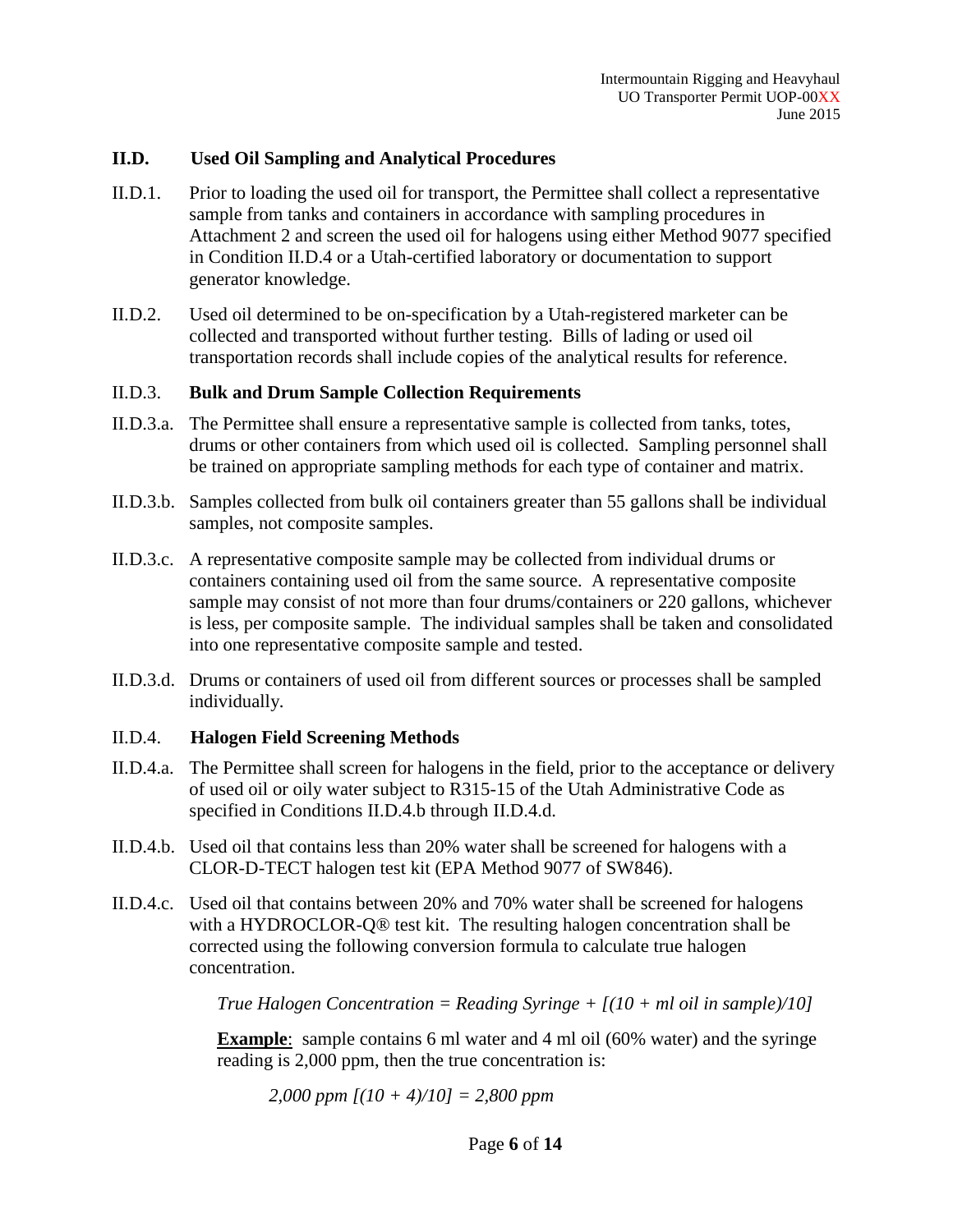- II.D.4.d. Used oil that contains greater than 70% water shall be screened for halogens with a HYDROCLOR-Q test kit. Correction of the halogen screening results is not required.
- II.D.4.e. The Permittee shall document on acceptance records the screening results to determine if the total halogens concentration of the incoming used oil is less than 1,000 ppm.
- II.D.4.f. Results of all halogen field screening results shall be recorded on the shipping document such as a bill of lading and results initialed by the sampler.
- II.D.4.g. The requirement for a quality control sample (duplicate) may be satisfied by testing prior to off-loading from permitted vehicles in accordance with the CLOR-D-TECT® kits (Method 9077 of SW846) and is not required for each load collected.

## II.D.5. **Halogen Laboratory Analytical Methods**

II.D.5.a When relying on laboratory testing, the Permittee shall submit a representative used oil sample to a Utah-certified laboratory to analyze for total halogen concentrations using Method 9076 or other equivalent method approved by the Director.

## II.D.6. **PCB Contaminated Used Oil**

- II.D.6.a. The Permittee shall not accept for transport used oil with PCB concentrations greater than or equal to 50 ppm. Used oils containing PCB concentrations greater than or equal to 50 mg/kg (ppm) are subject to TSCA regulations 40 CFR 761. Used oils containing PCB concentrations greater than or equal to 2 ppm but less than 50 ppm are subject to both R315-15 of the Utah Administrative Code and 40 CFR 761.
- II.D.6.b. The Pemittee shall obtain analytical results of dielectric oil used in transformers and other high voltage devices, verifying the PCB concentrations are less than 50 mg/kg (ppm) prior to loading the used oil into the transportation vehicle.
- II.D.6.c. Used oil may not be diluted to avoid any provision of any federal or state environmental rules.
- II.D.6.d. The Permittee shall assume that all subsequent loads of used oil are contaminated with PCBs and has a quantifiable PCB concentrations of 2 ppm or greater unless the equipment has been decontaminated as described in 40 CFR761 Subpart S.
- II.D.6.e. Table II.D lists required laboratory PCB sample preparation and analytical methods.

#### **II.E. Rebuttable Presumption**

- II.E.1. Used oil with total halogen concentrations greater than 1,000 parts per million (ppm) is presumed to have been mixed with a hazardous waste and shall be managed as a hazardous waste unless the Permittee successfully rebuts the presumption.
- II.E.2. The Permittee may rebut the hazardous waste presumption in accordance with R315- 15-4.5 of the Utah Administrative Code if the Permittee can demonstrate that the used oil does not contain significant concentrations of any of the halogenated hazardous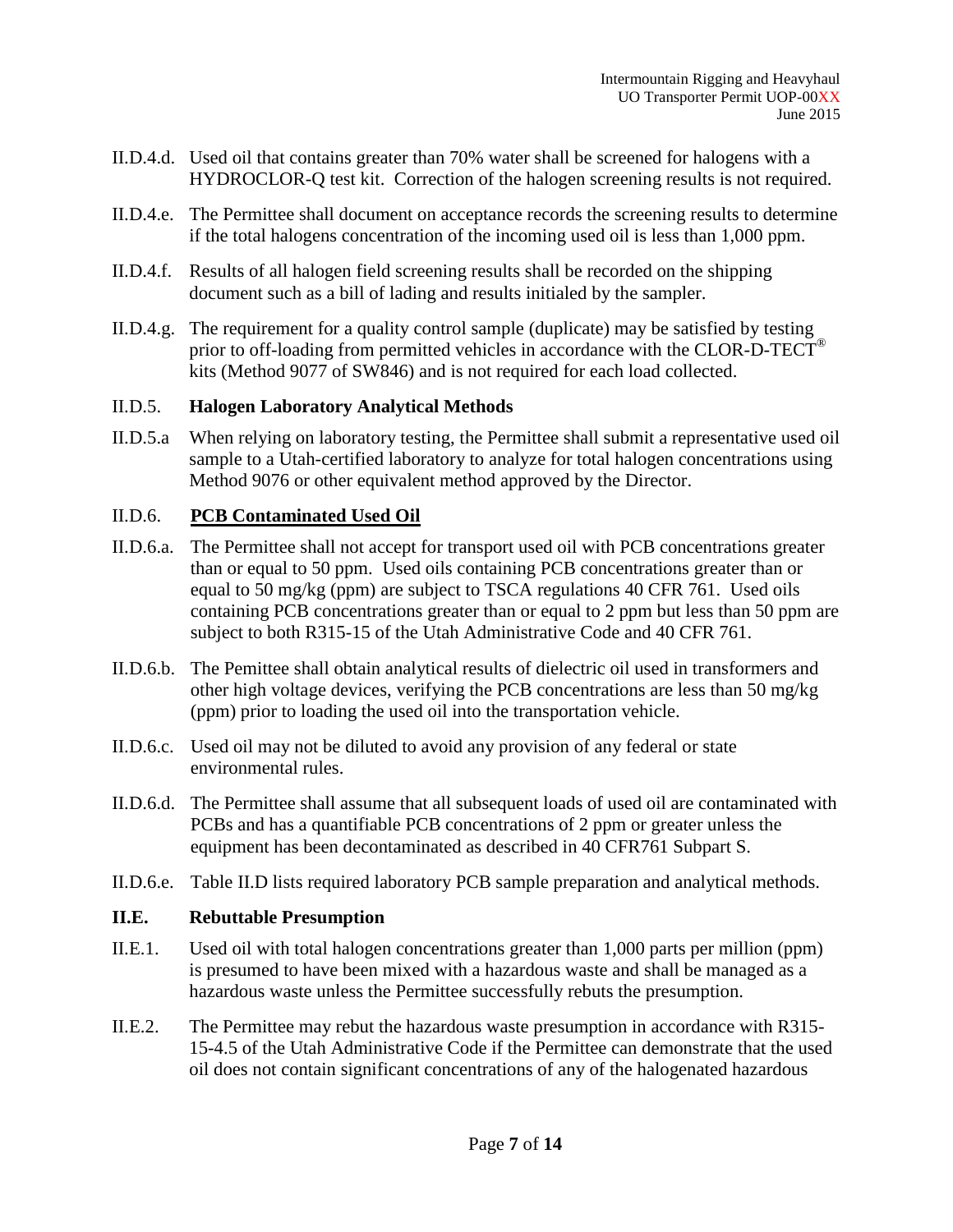constituents listed in Appendix VIII of EPA CFR 40, Part 261 which includes volatiles, semi-volatiles, PCBs, pesticides, herbicides and dioxin/furans.

| <b>Sample Preparation</b> | <b>Analytical Procedure</b>                                                                                                                                                                                                                                                                                                | <b>Analytes</b>   |                    |  |
|---------------------------|----------------------------------------------------------------------------------------------------------------------------------------------------------------------------------------------------------------------------------------------------------------------------------------------------------------------------|-------------------|--------------------|--|
|                           | 8082A                                                                                                                                                                                                                                                                                                                      | <b>PCB CAS RN</b> | <b>PCB</b> Aroclor |  |
|                           | <b>PCB</b> Analytical Method<br>$\bullet$<br>Analyses of the<br>$\bullet$<br>Aroclors bolded in the<br>last column are<br>mandatory.<br>Choose an additional<br>$\bullet$<br>two Aroclors from the<br>last column for analysis<br>which could be<br>contained in the oil,<br>which will make a total<br>of seven Aroclors. | 12674-11-2        | 1016               |  |
|                           |                                                                                                                                                                                                                                                                                                                            | 147601-87-4       | 1210               |  |
|                           |                                                                                                                                                                                                                                                                                                                            | 151820-27-8       | 1216               |  |
|                           |                                                                                                                                                                                                                                                                                                                            | 11104-28-2        | 1221               |  |
|                           |                                                                                                                                                                                                                                                                                                                            | 37234-40-5        | 1231               |  |
|                           |                                                                                                                                                                                                                                                                                                                            | 11I4I-I6-5        | 1232               |  |
| 3500C, 3580A              |                                                                                                                                                                                                                                                                                                                            | 71328-89-7        | 1240               |  |
|                           |                                                                                                                                                                                                                                                                                                                            | 53469-21-9        | 1242               |  |
|                           |                                                                                                                                                                                                                                                                                                                            | 12672-29-6        | 1248               |  |
|                           |                                                                                                                                                                                                                                                                                                                            | 165245-51-2       | 1250               |  |
|                           |                                                                                                                                                                                                                                                                                                                            | 89577-78-6        | 1252               |  |
|                           |                                                                                                                                                                                                                                                                                                                            | 11097-69-1        | 1254               |  |
|                           |                                                                                                                                                                                                                                                                                                                            | 11096-82-5        | <b>1260</b>        |  |
|                           |                                                                                                                                                                                                                                                                                                                            | 37324-23-5        | 1262               |  |
|                           |                                                                                                                                                                                                                                                                                                                            | 11100-14-4        | 1268               |  |

**Table II.D: PCB Sample Preparation and Analytical Methods**

- II.E.3. If the additional testing shows that used oil has been mixed with a listed hazardous waste listed in R315-2-10 of the Utah Administrative Code the mixture is subject to regulation as a hazardous waste regardless of the level of halogenated constituents.
- II.E.4. The rebuttable presumption does not apply to metalworking oils/fluids containing chlorinated paraffins if they are processed through a tolling arrangement as described in R315-15-2.5(c) of the Utah Administrative Code to reclaim metalworking oils/fluids. The rebuttable presumption does apply to metalworking oils/fluids if such oils/fluids are recycled in any other manner or disposed.
- II.E.5. The rebuttable presumption does not apply to used oils contaminated with chlorofluorocarbons (CFCs) removed from refrigeration units if the CFCs are destined for reclamation. The rebuttable presumption does apply to used oil contaminated with CFCs that have been mixed with used oil from sources other than refrigeration units.

# **II.F. Used Oil Training**

- II.F.1. The Permittee shall train used oil handlers in accordance with R315-15-4 of the Utah Administrative Code and the requirements of this Permit. New employees may not manage or process used oil without a trained employee present until used oil training is completed.
- II.F.2. The Permittee shall follow a written training program. Employee training shall include documentation that the following topics were covered; identification of used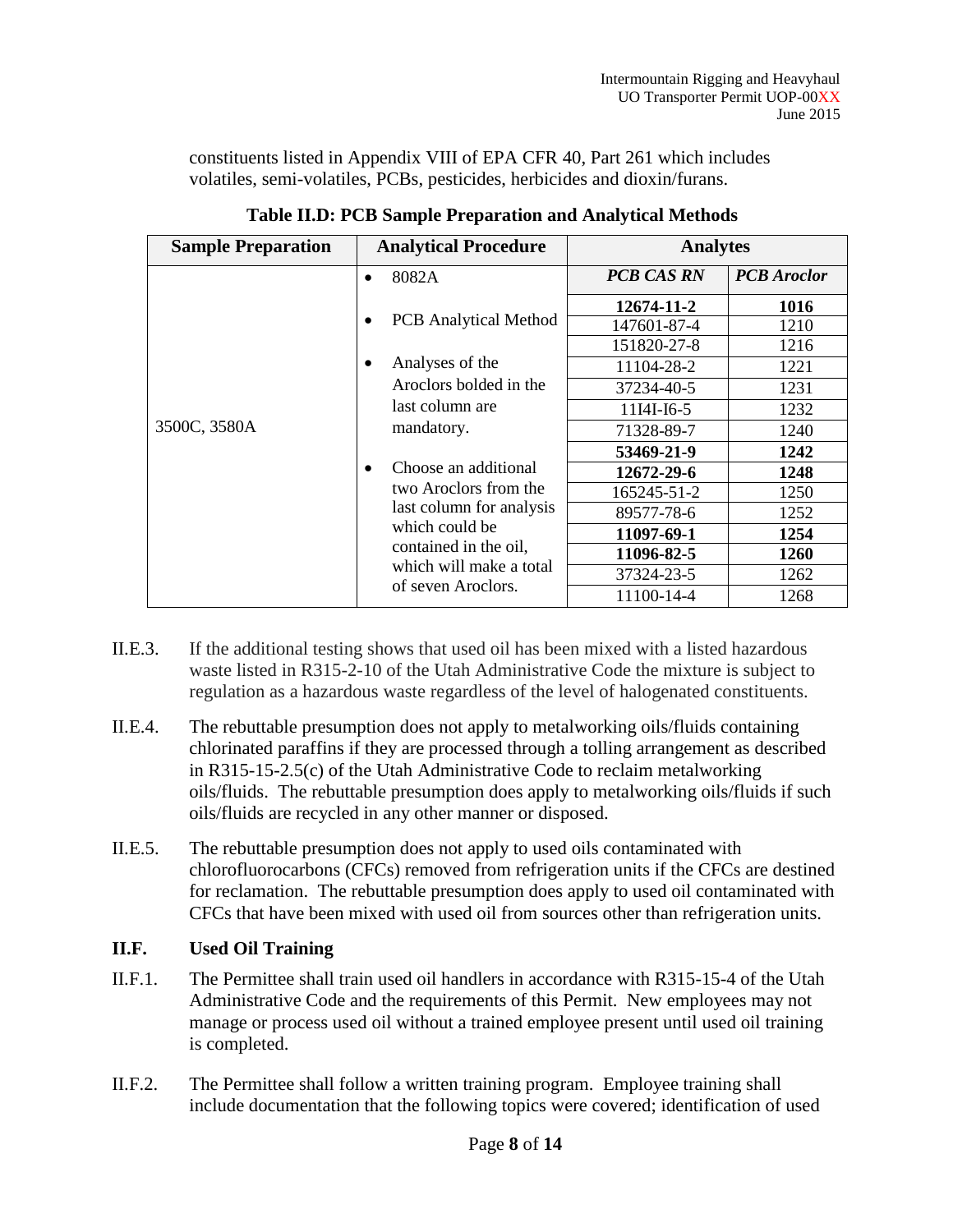oil, recordkeeping requirements and facility used oil procedures for handling, transporting, sampling and analysis, emergency response, spill reporting and personal safety.

- II.F.3. Employees collecting and performing field halogen testing shall be trained and demonstrate competence in collecting a representative used oil sample and testing for halogens using a CLOR-D-TECT<sup>®</sup> kit prior to fieldwork if Utah certified laboratory data is not available.
- II.F.4. The Permittee shall provide, at a minimum, an annual used oil-training refresher course for employees handling used oil. Additional training is required if the Permittee changes used oil handling procedures or this Permit is modified.
- II.F.5. The Permittee shall keep training records for each employee for a minimum of three years. Employees and supervisors shall sign and date training attendance sheets to document class attendance.

## **II.G. Spill Response, Remediation and Reporting**

- II.G.1. In accordance with R315-15-9.1(a) of the Utah Administrative Code, the person responsible for the spill shall immediately take appropriate action to minimize the threat to human health and the environment and notify the DEQ Hotline at (801) 536-4123 if the spill is greater than 25 gallons or for smaller spills that pose a threat to human health or the environment.
- II.G.2. Responders shall take action to prevent spill from spreading by utilizing absorbent, booms, pads, rags, etc.
- II.G.3. Once the material is containerized, a waste determination shall be made to determine the material's disposition.
- II.G.4. The Director may require additional cleanup action to protect human health or the environment.
- II.G.5. All costs associated with the cleanup shall be at the expense of the Permittee.
- II.G.6. Vehicle spill kits shall contain, at a minimum, the equipment listed in Table II.G of this Permit and shall be checked daily prior to collection activities.
- II.G.7. The Permittee shall report all relevant information, including the amount of waste generated from cleanup efforts, the characterization of the waste (i.e. hazardous or non-hazardous), final waste determination, and disposal records. The report shall also include actions taken by the Permittee to prevent future spills.
- II.G.8. An air, rail, highway or water transporter who has discharged used oil shall give notice, if required by 49 CFR 171.15, to the National Response Center at http://nrc.uscg.mil/nrchp.html, (800) 424-8802. In addition to the notification above, a written report, as required in 49 CFR 171.16, shall be presented to the Director, Office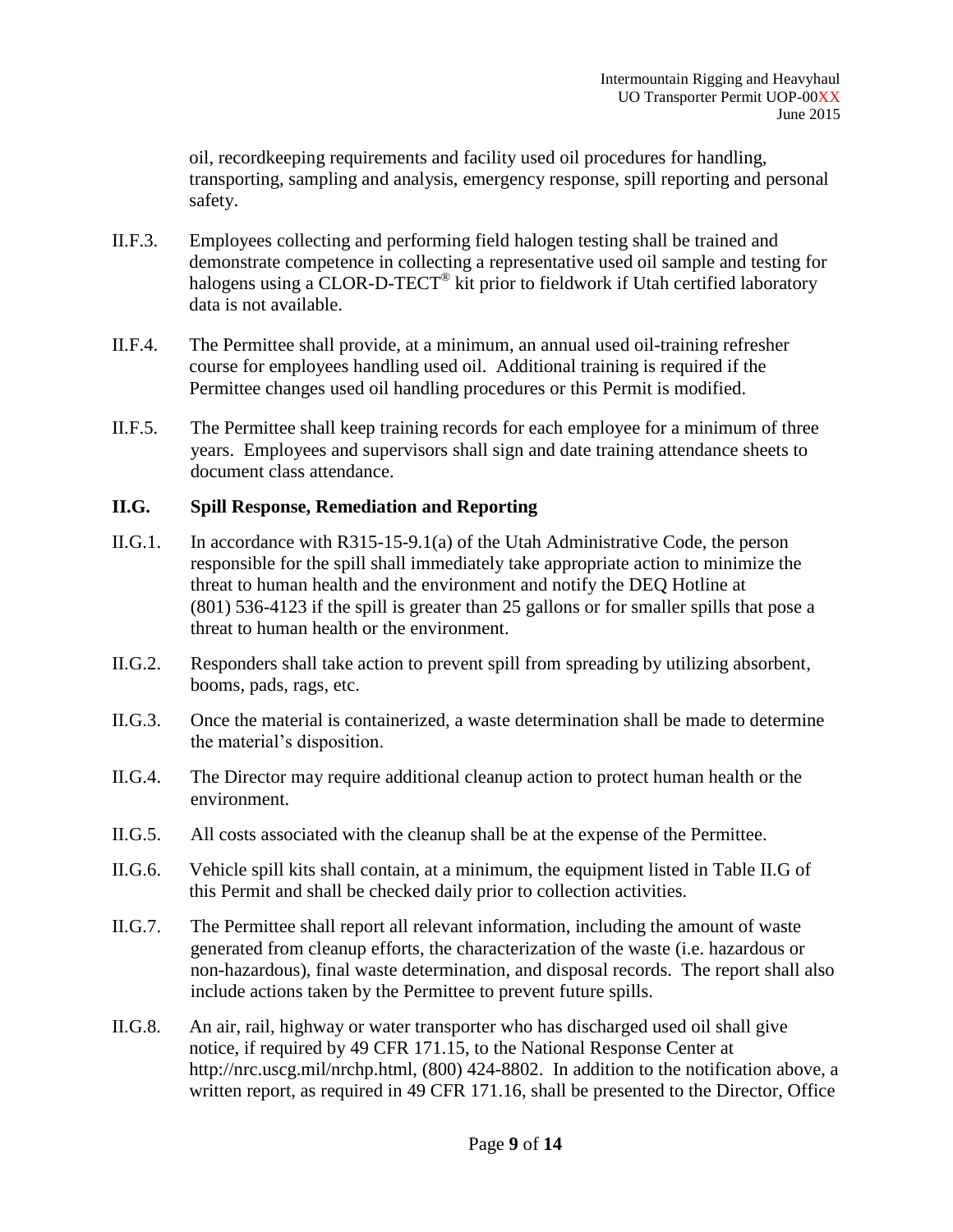of Hazardous Materials Regulations, Materials Transportation Bureau located in Washington, D.C., 20590.

II.G.9. In accordance with R315-15-9.4 of the Utah Administrative Code, the Permittee shall submit to the Director a written report within 15 days of any reportable release of used oil.

| <b>Equipment Description</b>              | Quantity         |  |
|-------------------------------------------|------------------|--|
| Shovel                                    |                  |  |
| <b>Broom</b>                              |                  |  |
| <b>Buckets</b>                            | ∍                |  |
| Spill Pads                                | 10               |  |
| <b>Granulated Absorbent</b>               | $2 \text{ ft}^3$ |  |
| <b>Boom/oil Socks</b>                     | 3                |  |
| Spill Plan with Emergency Contact Numbers |                  |  |

# **Table II.G: Spill Kit Equipment Requirements**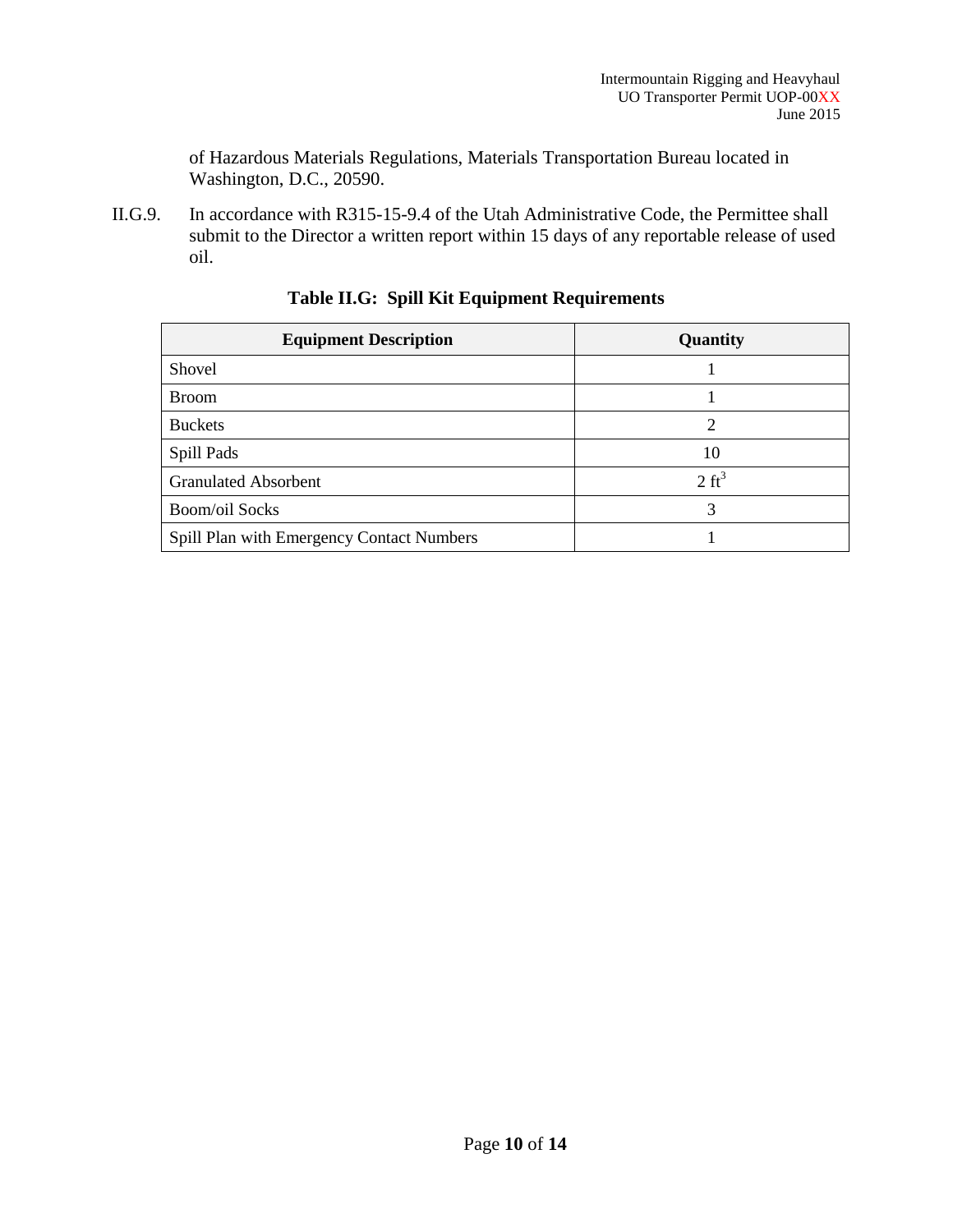# **ATTACHMENT 1**

# **IRH Emergency Control Spill Plan**

## **1.0. General Procedures**

- 1.1. Intermountain Rigging and Heavyhaul (IRH) shall immediately cleanup any spill which occurs during the transportation and loading/unloading of used oil.
- 1.2. Drivers shall maintain the integrity of the scene while ensuring the safety of bystanders and themselves. If bystanders or the driver are at risk then call 911 when warranted to summon emergency personnel to the scene.
- 1.3. The driver shall take action to prevent the spilled material from spreading by utilizing absorbent, dirt, booms, pads, rags, etc. The driver should prevent used oil from entering any adjacent storm water drain or sewer drain system.
- 1.4. In the event that more resources are required, the drive shall his/her supervisor to dispatch a spill response team to help facilitate the mitigation and/or remediation of the spill.
- 1.5. Used Oil spills exceeding 25 gallons, or smaller quantities that pose a risk to human health and the environment, shall be reported to IRH's management and to the Utah Department of Environmental Quality immediately after containment of the spill.
- 1.6. IRH driver's shall submit a completed spill report to a supervisor at or before the end of the driver's shift. The report shall follow the reporting requirements of R315-15 and IRH's Transporter Permit.
- 1.8. IRH's employees shall report any spills to management, regardless of the volume. Employees are exempted from reporting de minimis drips to management that are immediately cleaned up the responsible employee.
- 1.9. Used oil transport vehicles shall maintain absorbents and equipment to contain a leaking containers and spills. IRH's used oil transport vehicles shall be equipped, at a minimum, with in the equipment listed in Table 1.1.

| <b>Equipment Description</b>              | Quantity         |  |
|-------------------------------------------|------------------|--|
| Shovel                                    |                  |  |
| <b>Broom</b>                              |                  |  |
| <b>Buckets</b>                            | 2                |  |
| Spill Pads                                | 10               |  |
| <b>Granulated Absorbent</b>               | $2 \text{ ft}^3$ |  |
| <b>Boom/oil Socks</b>                     | 3                |  |
| Spill Plan with Emergency Contact Numbers |                  |  |

# **Table 1.1: Spill Equipment List for Vehicles\**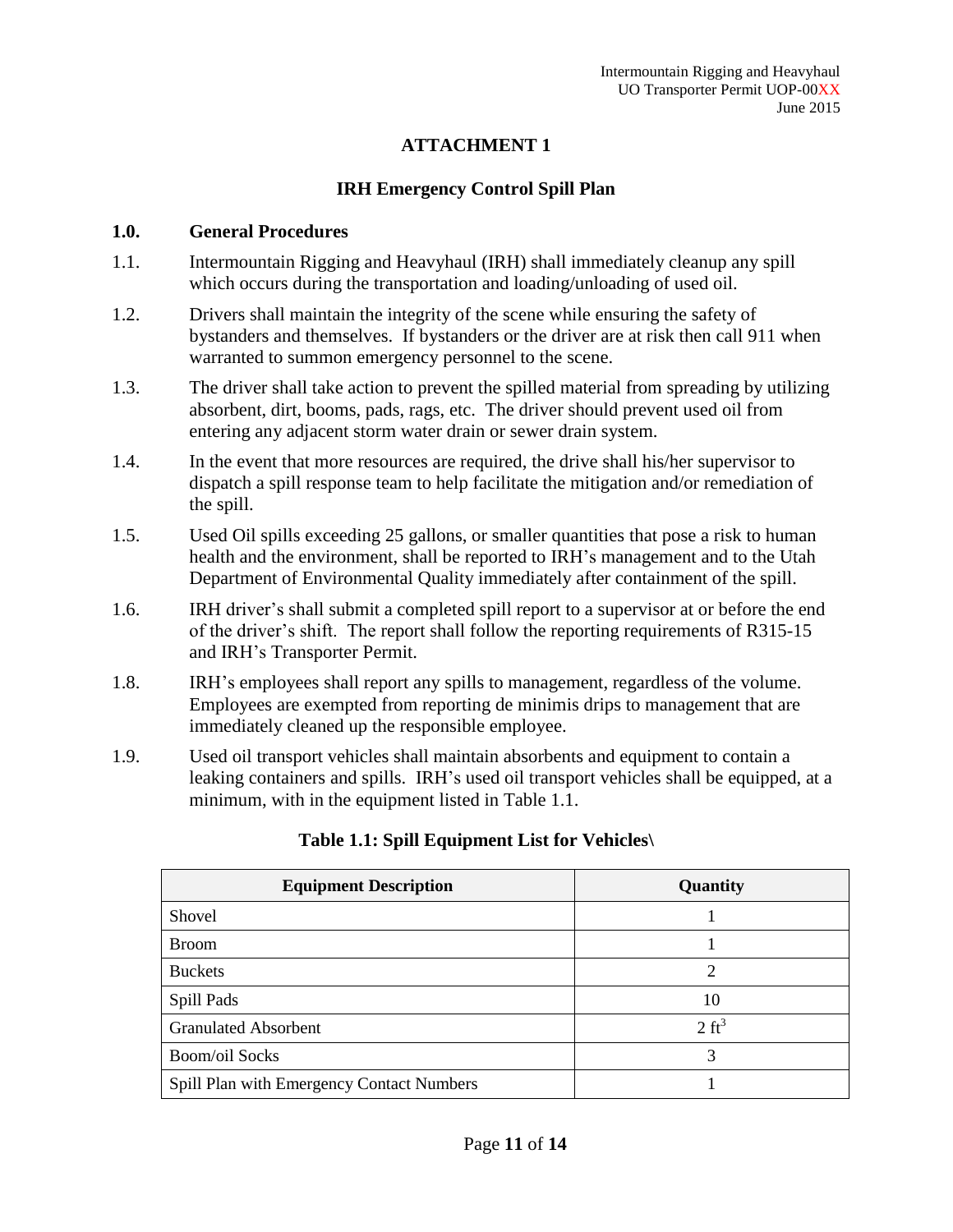# 1.10. Reporting Highway and Railcar Spills

If a spill occurs on a highway or railway employees shall immediately stop the release if possible, secure the scene and contain the spill. Immediately notify IRH's management, emergency contacts in Table 1.10 below. If there are, injuries to personnel/public or the spill will require additional emergency responders to contain then call 911 to request help. The discharge notification form is included in this spill plan and shall be completed immediately by the operator after containment of the used oil, notification to emergency responders (if applicable) and IRH's management.

| <b>Title</b><br><b>Contact Person</b>                              |                                                 | <b>Contact Information</b>                                                  |
|--------------------------------------------------------------------|-------------------------------------------------|-----------------------------------------------------------------------------|
| <b>Chris Johnson</b>                                               | <b>Facility Manager</b>                         | Mobile: (801) 910-7162<br>Office: (801) 972-5581<br>Email: chris@irhusa.com |
| <b>Jim Haslam</b>                                                  | <b>Safety Manager</b>                           | Mobile: (801) 831-6024<br>Office: (801) 972-5581<br>Email: jim@irhusa.com   |
| <b>Salt Lake City Fire Response</b><br>(In case of fire or injury) | <b>NA</b>                                       | 911                                                                         |
| <b>TRH</b><br><b>SAFETY KLEEN</b>                                  | Response/Cleanup<br>Response/Cleanup Contractor | Office: (801) 972-5581<br>Office: (801) 972-0742                            |

## **Table: 1.10: Emergency Contacts List (Company Personnel)**

#### **Table: 1.5(a): List of Agencies to Notify in Case of a Spill**

| <b>Agencies Notification</b>                                     | <b>Contact Phone Number</b> |
|------------------------------------------------------------------|-----------------------------|
| <b>National Response Center</b>                                  | $(800)$ 424-8802            |
| <b>Utah Department of Environmental Quality (within 24 hrs.)</b> | $(801)$ 536-4123            |
| <b>Utah State Patrol</b>                                         | $(801)$ 538-3400            |
| <b>EPA National Response Center (NRC)</b>                        | $(800)$ 424-8802            |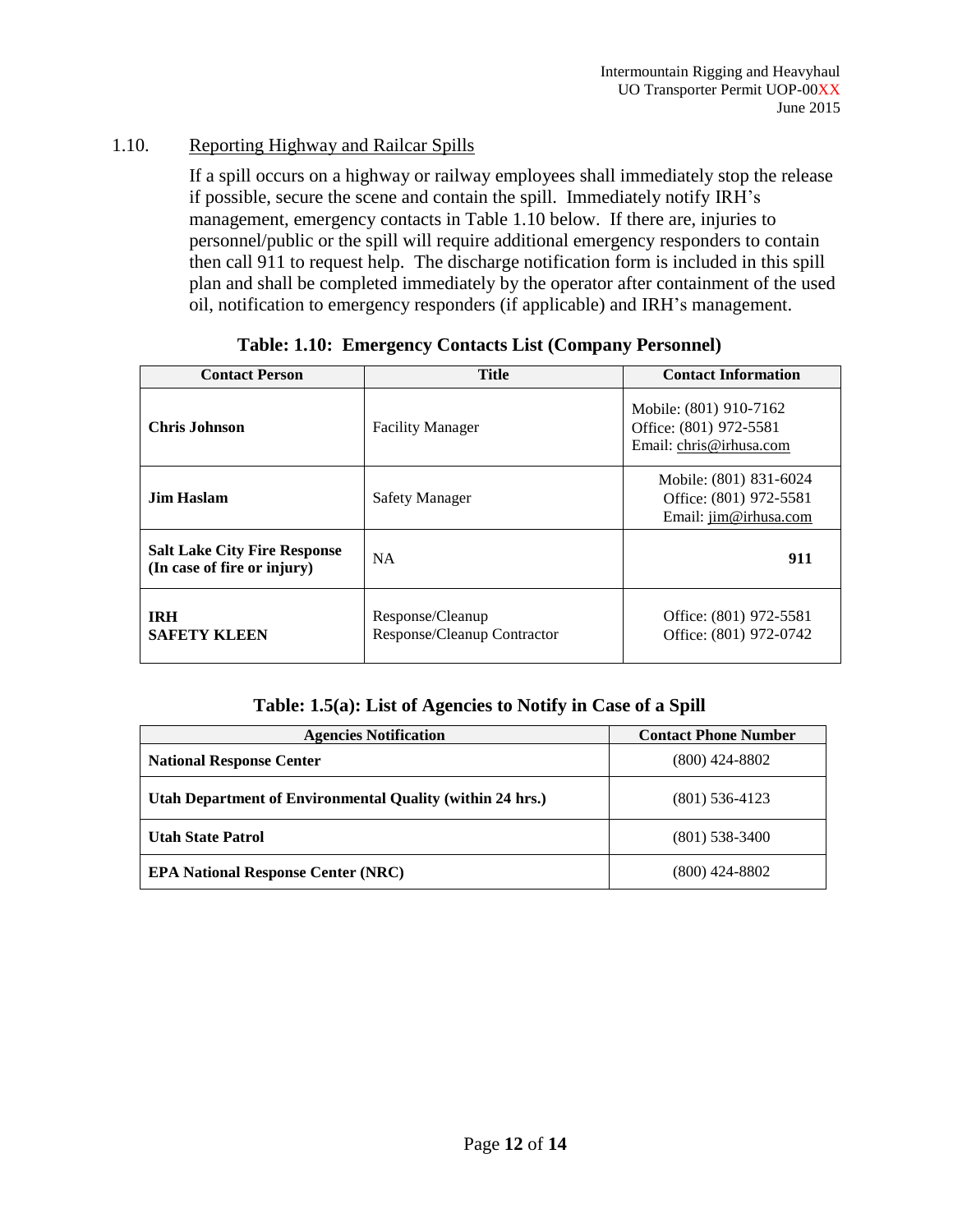# **IRH DISCHARGE NOTIFICATION FORM**

| Part A: Discharge Information                                                                                                             |                                                                               | <b>Name of Employee Reporting Spill:</b>                 |                                   |                                                         |  |
|-------------------------------------------------------------------------------------------------------------------------------------------|-------------------------------------------------------------------------------|----------------------------------------------------------|-----------------------------------|---------------------------------------------------------|--|
| General information when reporting spill to outside agencies                                                                              |                                                                               | Type of oil:                                             | Discovery date and time:          |                                                         |  |
| Name:                                                                                                                                     | <b>Intermountain Rigging and Heavyhaul</b>                                    |                                                          |                                   |                                                         |  |
| <b>Address:</b><br><b>Telephone:</b>                                                                                                      | 850 South 4340 West, Salt Lake City, Utah<br>$(801)$ 627-7273                 |                                                          | <b>Total quantity released:</b>   | Discharge date and time:                                |  |
| <b>Owner/Operator:</b>                                                                                                                    | Steven Knight - Owner<br>961 South Pioneer Road<br>Salt Lake City, Utah 84124 |                                                          | <b>Location/Source:</b>           | <b>Affected media:</b><br>Soil<br><b>Surface Waters</b> |  |
| <b>Primary Contact:</b>                                                                                                                   | Chris Johnson<br>Work:<br>Cell $(24 \text{ hrs})$ :                           | Facility Manager<br>$(801)$ 972-5581<br>$(801)$ 910-7162 |                                   | <b>Storm Drain</b><br>Sewer/POTW<br>Other               |  |
| Nature of discharges, environmental/health effects, and damages:<br>Actions taken to stop, remove, and mitigate impacts of the discharge: |                                                                               |                                                          |                                   |                                                         |  |
|                                                                                                                                           |                                                                               |                                                          | <b>Part B: Notification Log</b>   |                                                         |  |
| <b>Discharges of any Amount</b>                                                                                                           |                                                                               | <b>Date and Time</b>                                     |                                   | Name of Person Receiving the Call                       |  |
| <b>Chris Johnson Facility Manager</b><br>Work: (801) 972-5581<br>Cell (24 hrs): (801) 910-7162                                            |                                                                               |                                                          |                                   |                                                         |  |
| <b>Date and Time</b><br><b>Discharges Exceeding 25 gallons</b>                                                                            |                                                                               |                                                          | Name of Person Receiving the Call |                                                         |  |
| <b>Salt Lake City Fire Department/Other</b>                                                                                               | 911                                                                           |                                                          |                                   |                                                         |  |
| <b>Utah Department of Environmental Quality</b><br>$(801)$ 536-4123<br><b>Other Notification Information:</b>                             |                                                                               |                                                          |                                   |                                                         |  |
|                                                                                                                                           |                                                                               |                                                          |                                   |                                                         |  |